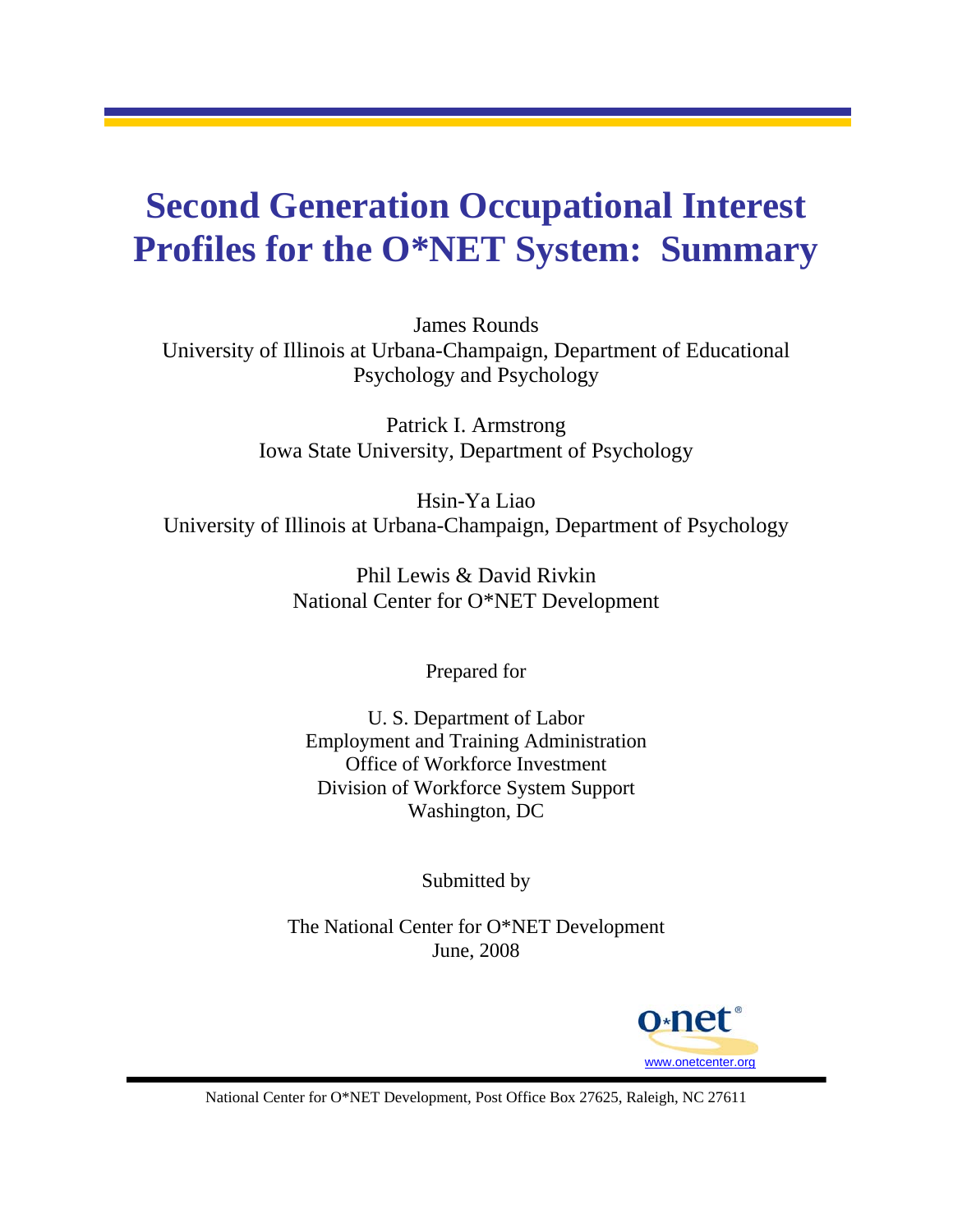## Second Generation Occupational Interest Profiles for the O\*NET System: Summary

The Occupational Information Network (O\*NET) is a comprehensive system for collecting, organizing, describing, and disseminating data on occupational characteristics and worker attributes developed by the U.S. Department of Labor (USDOL). The O\*NET System was developed as the replacement for the Dictionary of Occupational Titles (U.S. Department of Labor, 1991). By providing information online in a searchable database, the O\*NET Program allows for easier access to data on occupations at different levels of detail, thereby facilitating its utility for a variety of consumers. Businesses and human resources professionals can use O\*NET products and tools for a variety of purposes, including the development of job descriptions, expanding the pool of quality candidates for open positions, aligning organizational development with workplace needs, and refining recruitment and training goals. Job seekers can use O\*NET information to identify jobs that fit with their interests, skills, and experience, explore growth career profiles using the latest available labor market data, make effective careerrelated decisions to maximize earning potential and job satisfaction and also develop their understanding of what it takes to be successful in their field and in related occupations. The O\*NET Program also provides an invaluable resource for researchers who study issues related to the U.S. workplace and labor market. The O\*NET System includes the Content Model, a skillsbased structure that serves as the framework for organizing the information describing the world of work presented within O\*NET products and tools (see Peterson, Mumford, Borman, Jeanneret, & Fleishman, 1999). As part of the content model, Occupational Interest Profiles (OIPs) were developed based on Holland's (1997) interest-based classification of work environments. The OIPs provide an important link between the O\*NET System and interestbased assessments that are often used in career counseling and other applied settings.

In the time since the initial development of OIPs for the O\*NET 98 Analyst Database there have been a number of important changes made to the database structure and content. The initial classification system for occupations based on the Occupational Employment Statistics (OES) classification was converted to the new Standard Occupational Classification (SOC) system in version 3.0 of the database. Version 10.0 of the database was revised to reflect the O\*NET-SOC 2006 Taxonomy (see Updating the O\*NET-SOC Taxonomy). As part of these revisions, crosswalks were developed between the initial occupations that were rated on the RIASEC work environment measures and the current occupations. Although the crosswalk process is straightforward for many occupations, in some cases the need emerged for new RIASEC ratings. The identification of new occupations in areas such as information technology, for example, when revising the SOC system also created a need for new RIASEC ratings. Additionally, there have been nine revisions of the O\*NET database (versions 5.0 through 13.0, consecutively) in which data on occupations from the initial Analyst Database has been replaced with data obtained primarily from job incumbents. Changes to the O\*NET database across these updates includes the addition of Task Statement ratings, Work Context, Work Styles, Training and Work Experience, and Education data for 800+ occupations; updated Abilities, Work Activities, Knowledge, Skills, Job Zones, and Work Context data for 800+ occupations; the identification of Emerging Tasks for over 300 occupations; the addition of Detailed Work Activities for 800+ occupations; and the addition of Tools and Technology ratings for over 300 occupations. The issue of having O\*NET-SOC occupations without RIASEC ratings from the initial Analysts Database due to changes in the occupational classification structure, combined with the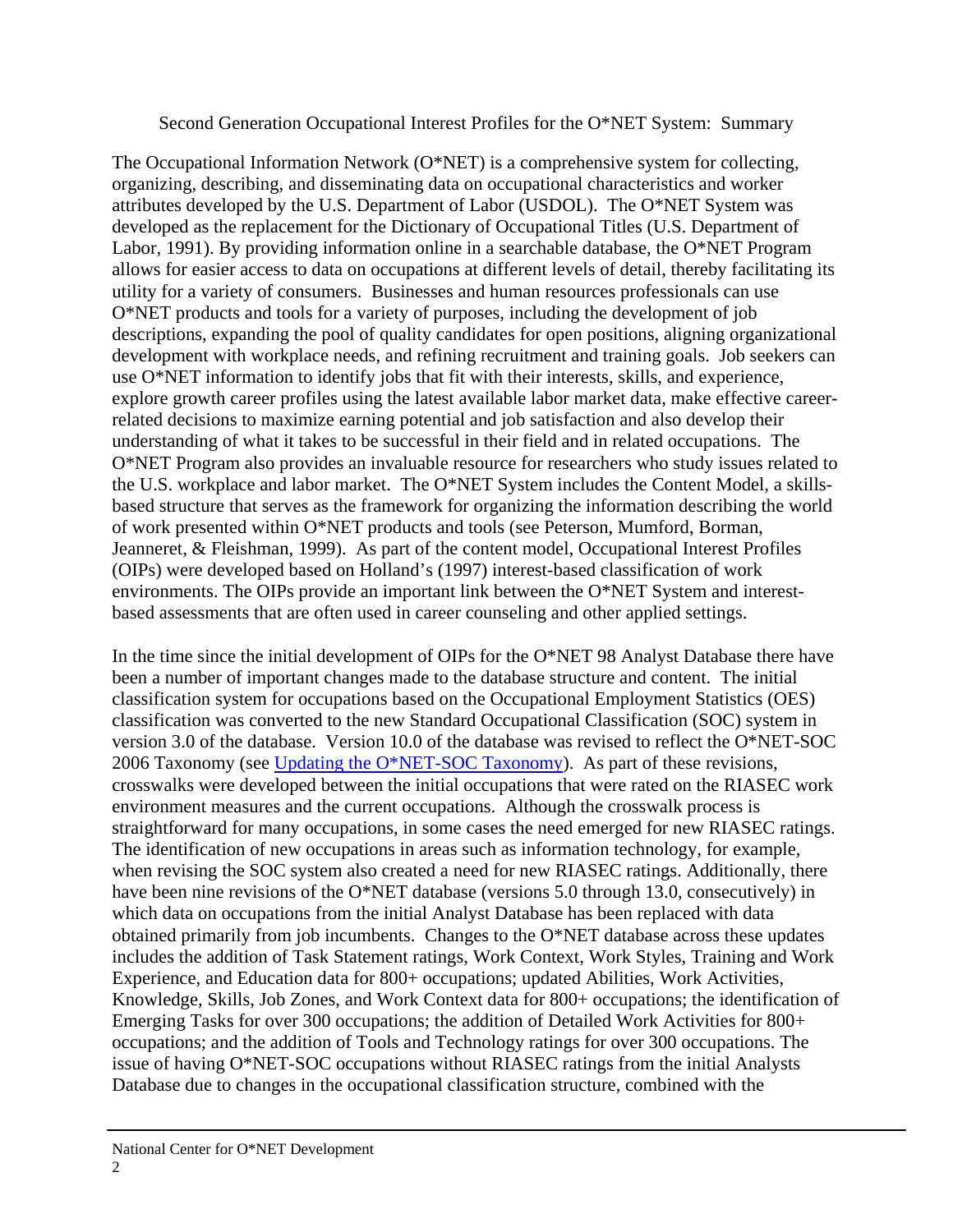substantial improvements in data available on occupations through the revisions of the O\*NET database, led to the decision to develop new RIASEC-based OIP data for all occupations in the O\*NET database. Finally, the O\*NET Program is identifying New and Emerging (N  $\&$  E) Occupations related to High Growth Industries [see New and Emerging  $(N & E)$  Occupations Methodology Development ] The approximately 100 identified N  $&$  E occupations also will need OIP information.

The Occupational Interest Profiles (OIPs) were developed using analyst ratings based on the most recent occupational data in the database. Each OIP consists of six numerical scores in invariant order (R-I-A-S-E-C) indicating how descriptive and characteristic the occupation is for each of the work environments. The methods used for developing the current revision of the OIPs were based on the analyst rating procedure developed for the initial OIPs for O\*NET 98 (Rounds, Smith, Hubert, Lewis, & Rivkin, 1999), while taking advantage of the new data available in the O\*NET database. Two groups, each group having three trained raters, made judgments on 459 and 450 occupations, respectively. The raters judged the appropriateness of each Holland category for each occupation based on O\*NET data for the occupation. The O\*NET information for an occupation included Occupation Title, Occupational Descriptions, Core Tasks, Knowledge, and Generalized Work Activities. The mean rating across the three judges was then obtained for each of the six Holland categories for each occupation. We also applied recommends cutoff values to the OIPs for the development of high point codes for an occupation (see Rounds et al., 1999). The cutoff value chosen for profile development in the present report resulted in one- to three-letter RIASEC profiles.

Due to the fact that the methods used for generating the OIPs is dependent on the accuracy of the raters, the degree to which the three raters agreed with each other was very important. To assess the degree of interrater agreement, rater-by-rater cross-classification tables were constructed using the obtained raw ratings. For each pair of raters, a separate cross-classification table was constructed for each of the six Holland categories. Goodman-Kruskal's Gamma (Goodman & Kruskal, 1954) was computed to assess inter-rater agreement. The overall mean value for Gamma was .76, indicating a high degree of reliability for the ratings of the six occupational analysts. Another important step in the evaluation of the OIPs was to examine the structural validity evidence for the OIP ratings. It was important to assess the degree to which the obtained results were in accordance with the Holland's theoretical model. To do this, several geometric models were fit to the occupational data, and the overall pattern of results was consistent with Holland's model.

The OIPs are unique in vocational assessment and classification research, being the first effort to create full, numerical profiles, covering all six RIASEC environments. These profiles were developed using a straightforward and easily understood theory-based and empirically supported model of the world of work. The OIPs offer the advantage of numerically coded profiles and allow the researcher or practitioner to select the degree of profile specificity. That is, one- to sixcategory profiles can easily be obtained by specifying a particular cutoff level for the numerical profile. These high-point profiles can be used by counselors and clients to determine which interests are truly descriptive of an occupation's environment. The OIPs for the occupations can be matched with most U.S. vocational interest scales, yielding a direct link to O\*NET information for clients, counselors, and researchers.